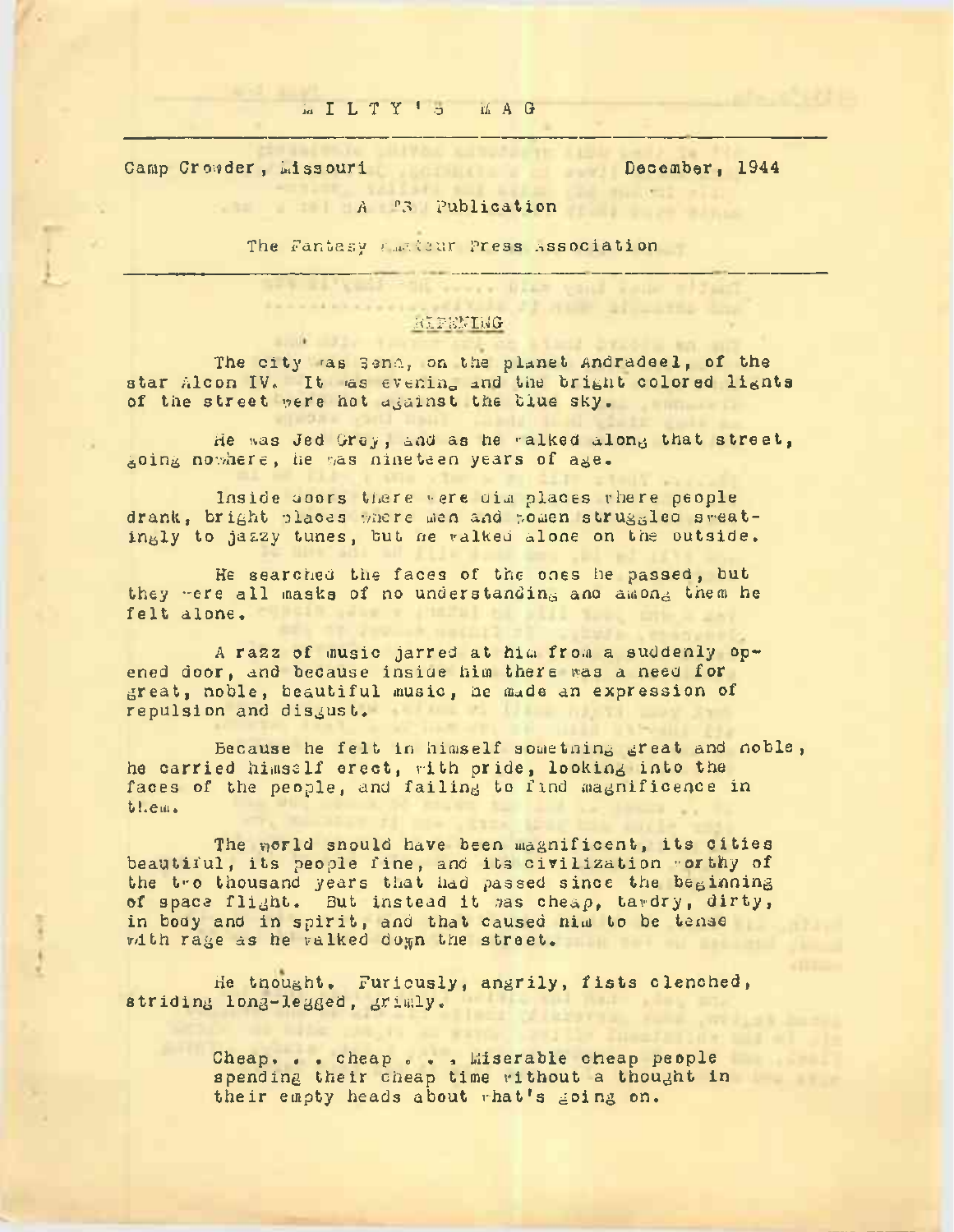All of them dull creatures moving mindlessly thru their lives in a stinking, jarring city, while in the big halls the stellar governments send their fleets out to train for a sar.

There will be no more wars.

That's what they said ..... How they'll run and scramble when it starts................

The newsboard there on the corner with the words crawling across it..... The ships move thru space ..... The drums are beating in the distance, and a few people pause, startled, as they dimly near them. Then they ascape into the nearest bar for another drink.

Jo..... There will be a war, and 1 will be in it. The Fate Juggernaut. The Inevitable. The effect of the causes and unstoppable.

and I'll be in, and that will be the end of everything.

You spend your life in labor, seat, sleeplessness, study. To finish school so you could be somebody. somebody like Carson, of atomic energy, or Adler, of space travel.

Work your brain until it hurts, work your eyes til they're blind so you can be a great person, so the greatness inside you can have a chance to come outside.

30 .. smash .. the war comes to smash you and your plans and your work, and it catches you up in its machinery and all of you has gone to waste. Maste. (Aste. Dammit. All of it rasted.

Biting his lips, he struck his fist against the palm of his hand, because he has nineteen years old and it hurt him so much.

And yet, when the Sirian fleet sailed into the Alcon region, some perversity inside him clased and dragged him to the enlistment office, where he signed onto the Alcon Fleet, and in a fer months it was vork, sreat, study, lurning eyes and numbed mind all again like it had been before.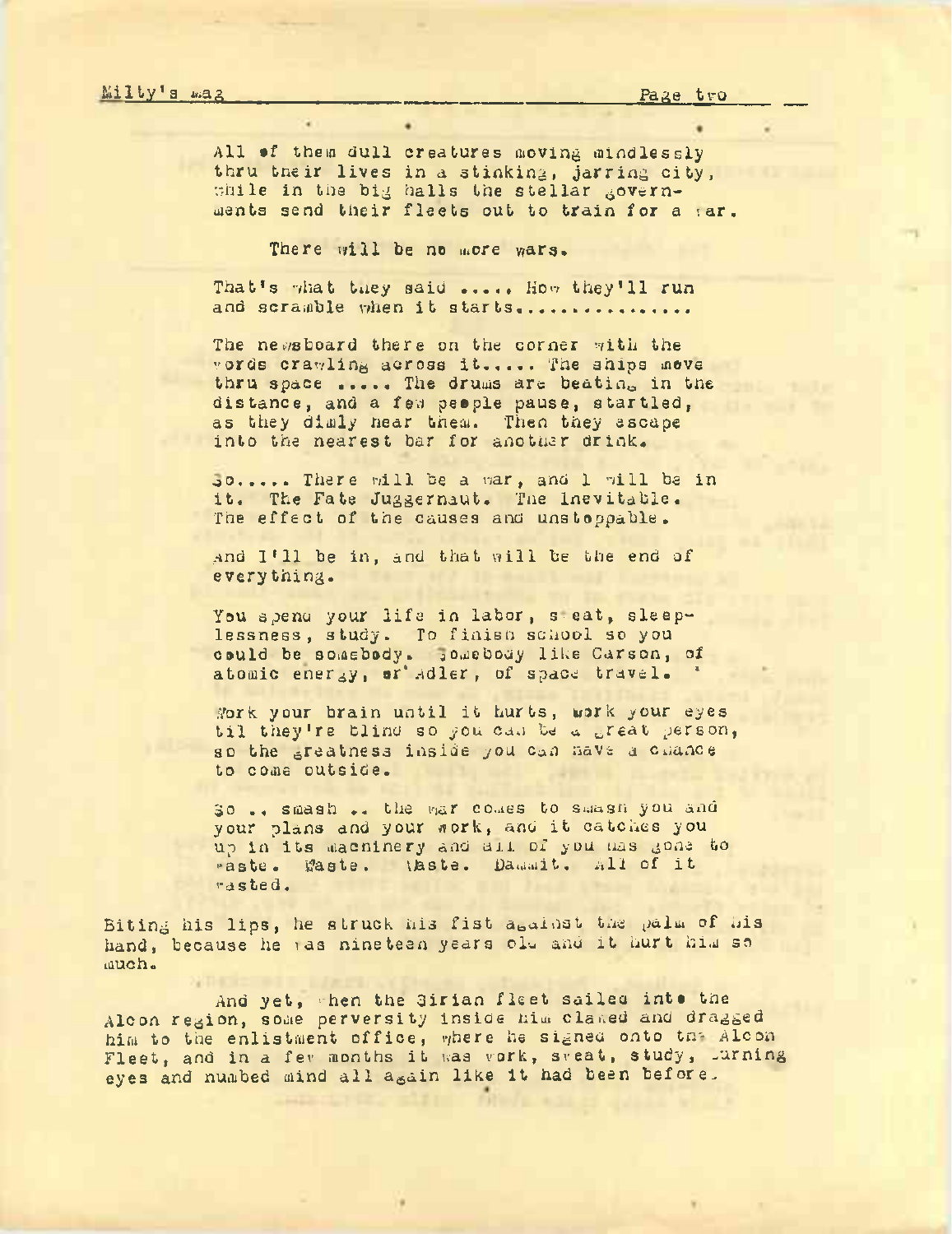kilty's mag\_\_\_\_\_\_\_\_\_\_\_\_\_\_\_\_\_\_\_\_ \_\_\_\_\_\_\_\_\_\_\_\_\_\_\_\_\_\_\_\_\_\_ Page three\_\_\_\_\_

The months passed by as he battled his way thru the Fleet School and the Sirian fleet came closer to Alpha Sector and then slo-ly began to be driven back. There ere machines to be studied, maintenance and operation. machines, existant not completely in a single solid s-ace, shick plotted and piloted the ships in their faster-than-light courses.

months of reeks and uays; months of learning and of expanding knowledge. Knowledge not only of the things they taught him, but wiscom of the people around him and of the ways that they had.

Finally, inevitably, he had all that the school could give him, and he sat in the great spasnip that took him from the school to the fleet base v/here he was to join the crew of a battle-hip.

.is he sat there in unaccustomed leisure, his mind rent back to the time shen he's been nineteen years old, and again he was thinking furiously.

Time passes and the aspect of things changes. Eternities age it had been <sup>a</sup> kiu , his guts busting vith selfpity at the waste of his talents, and his ego busting with ideas of nis own greatness, importance, differentness, uniqueness, his mind busting with the belief that ne of all people had vision of the future and the wonders of possible civiliza ti on.

and though ne had entereu the fleet service with a sense of great tragedy and impending Joom, there had gradually come upon him a peace and equilibrium of mind he had never before experienced. he nad found that life was not instantly at an eno, tnat there was not immediate blood and thunder upon entering tne fleet, but that in <sup>a</sup> war like tnis there was need for a long period of knowledge gathering and technique acquiring, and that people like him, hungry for learning, lapped it all up and asked for more.

Peace and mental equilibrium came from the anonymity of Fleet life, from the knowledge that within the framework of the rules and regulations he was his own master, an independent individual, with no one to question his actions as long as he kept out of trouble.

lie floated in <sup>a</sup> half-ivor la of nis own -- between the machine life of the fleet and his personal private life, the two never coalescing, but eacn remaining separate and distinct.

and as ne went along in his way, many others vent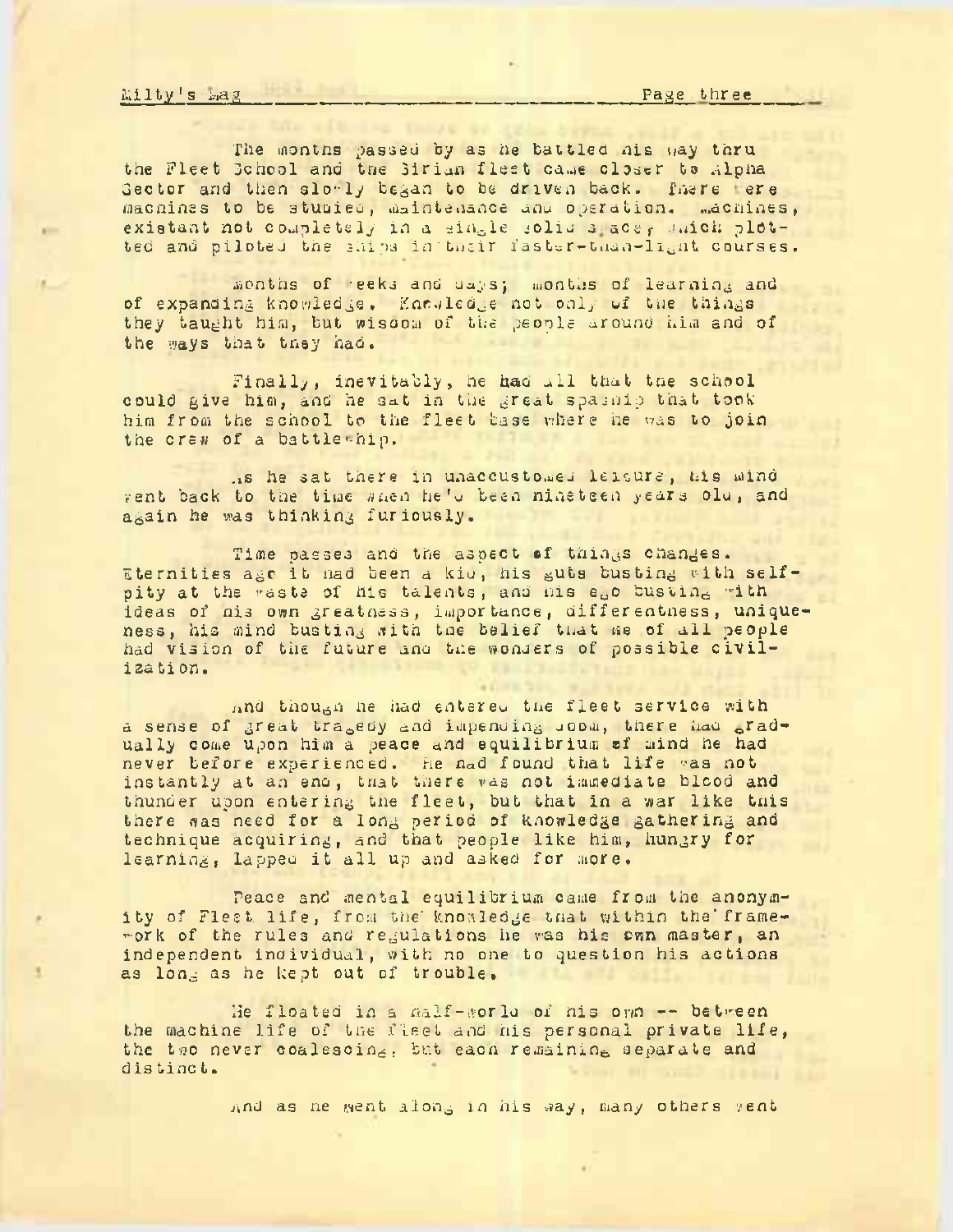## $m$ ilty's  $mag$  Pa $g$  f our

with him for a time, moved away to other schools and disappeared from his life. For a few weeks or months he rould knor tae company of others like him, tno varied in mind ana character, and then they would be gone, off to other organizations, until the people he mad known were spread across an entire system oi stars.

It "as taru these others that there came to him so gradually and so resisted by nim the knowledge and realization that altered his character. It was by knowing these people, living itu tuem, disliking some ana liking others, anu finding rome to be his equals and even some to be his betters, that the struggle and pain in his mind was appeased.

For little by little, by weeks, by months, by rising understanding and blooming maturity, the realization came to him that he was not a superior being, twat ne was not a unique creature, tnat ne <sup>r</sup>'as not <sup>a</sup> genius, tnat he was not' even a great man, but that he /as an ordinary person of ordinary capabilities, more intelligent than many, less intelligent than others, ith perhaps <sup>a</sup> greater variety of talents and interest than most, but not sufficiently so as to be a phenomenon; with more intensity and seriousness than most, with more awareness of life, but not in such amount as to make him the supreme creation of life.

Instead, ne knew precisely  $\nu$  that he was -- that he was one of a large groups, called by various names in various<br>times, which was characterized by moderately higher standard: which was characterized by moderately higher standards of life than the average person.

And, as he sat in the spaship thinking of the past and also of the future, he knew that if he ever got out of the war his part in the gorld would not be that of a great man, but that he rould follow the course of the many who were necessary to manage the affairs of civilization and ao the lesser scientific work to fill in tne valleyes between the peaks of advancement made by the extreme geniuses.

He knev that in his new Fleet School knowledge was the groundwork for future study of inter-dimensional travel, and he knew that the life that lay ahead of him. though not one of great historic distinction, would be not of pleasure, with a varied mixture of activities, rich with what people called the Art of Living.

If there ever came to him a pang of regret at the loss of the dreams, he could shrug it off, as so many creame had done, and hope that his offspring would come closer to his ideals than he nad.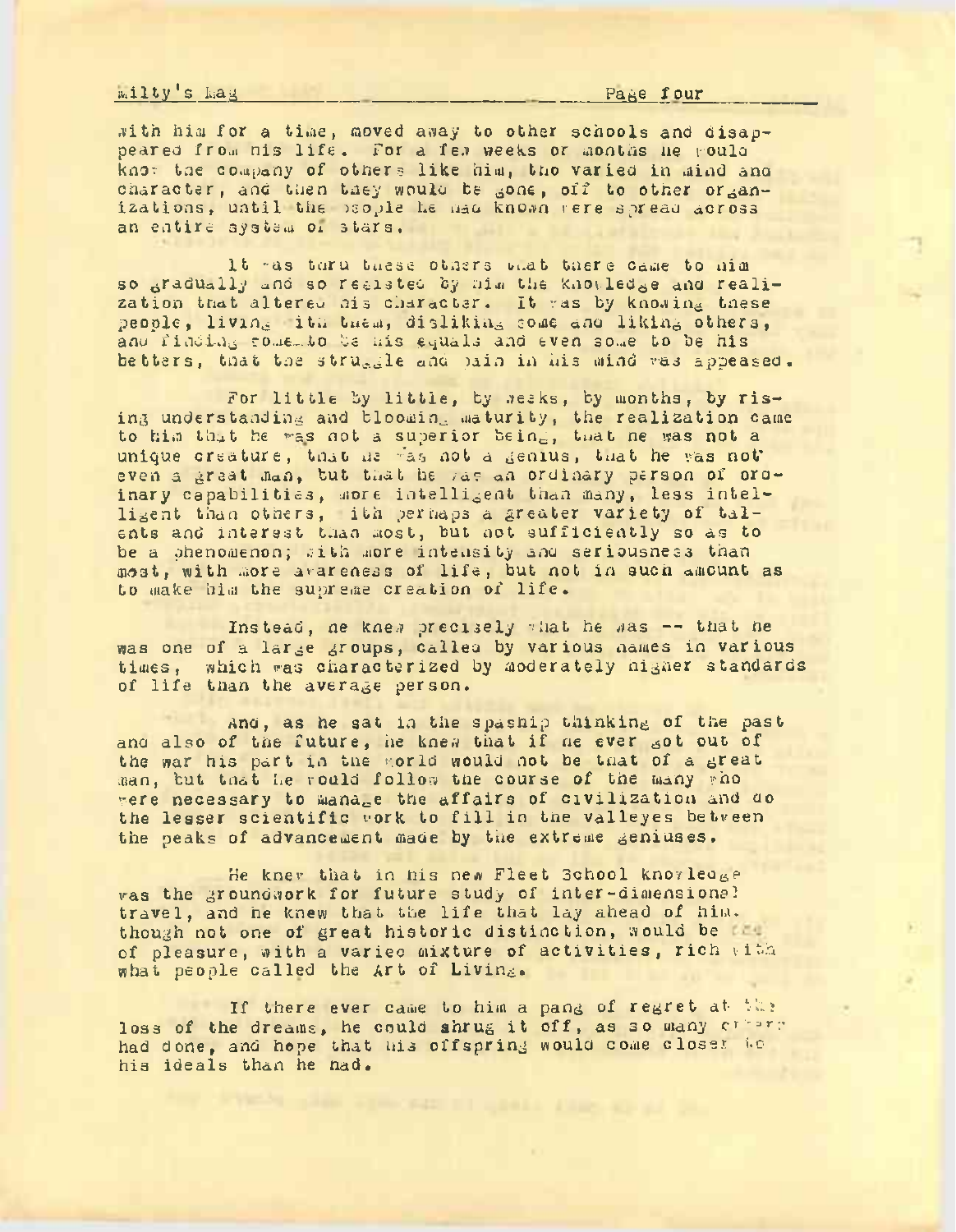At that particular moment in tne spaship tnat carried him from school to war, there 'as peace between himself and tne universe. For an instant. he nas at equilibr iuau

The thought insinuated itself into his mind:

Uhen would mis balance topple?

The Poet's Corner<sub>cy</sub> (Apologies to Yank ...., and to my readers.)

Explanation: After'I had read thirty pages of Emil Luawig's biography of Goethe, inspiration struck me a deadly bion. As a result I found that rath no previous experience whatsoever, I could write poetry as badly as the other FAPa.

First Sergeant's Lullaby

Slumber, soldier, sweetly slumber, For this shell has'not your number. Sleep tnis day in quiet and peace, Comes morn, I give you kitchen police.

Chorus ;

Sleep, sleep, gently sleep, Like the motion of a jeep, Floors you do not have to sweep Down within your foxnole deep.

Lay your head upon that mud, Do not think of sweat and blood. Dream, instead, of some fair wench, pream, instead, of some fair wendin,<br>For soon you dig a large slit trench.

# **Chorus:**

Peace, peace, heavenly peace. In this home you need no lease; Trousers need not bear a crease, You may give yourself at ease.

**Second State** 

ht has go **HALL Salt Des** 

 $1.11 - 1.1$ 

**THE REAL AND STAT** 

 $\frac{1}{2}$